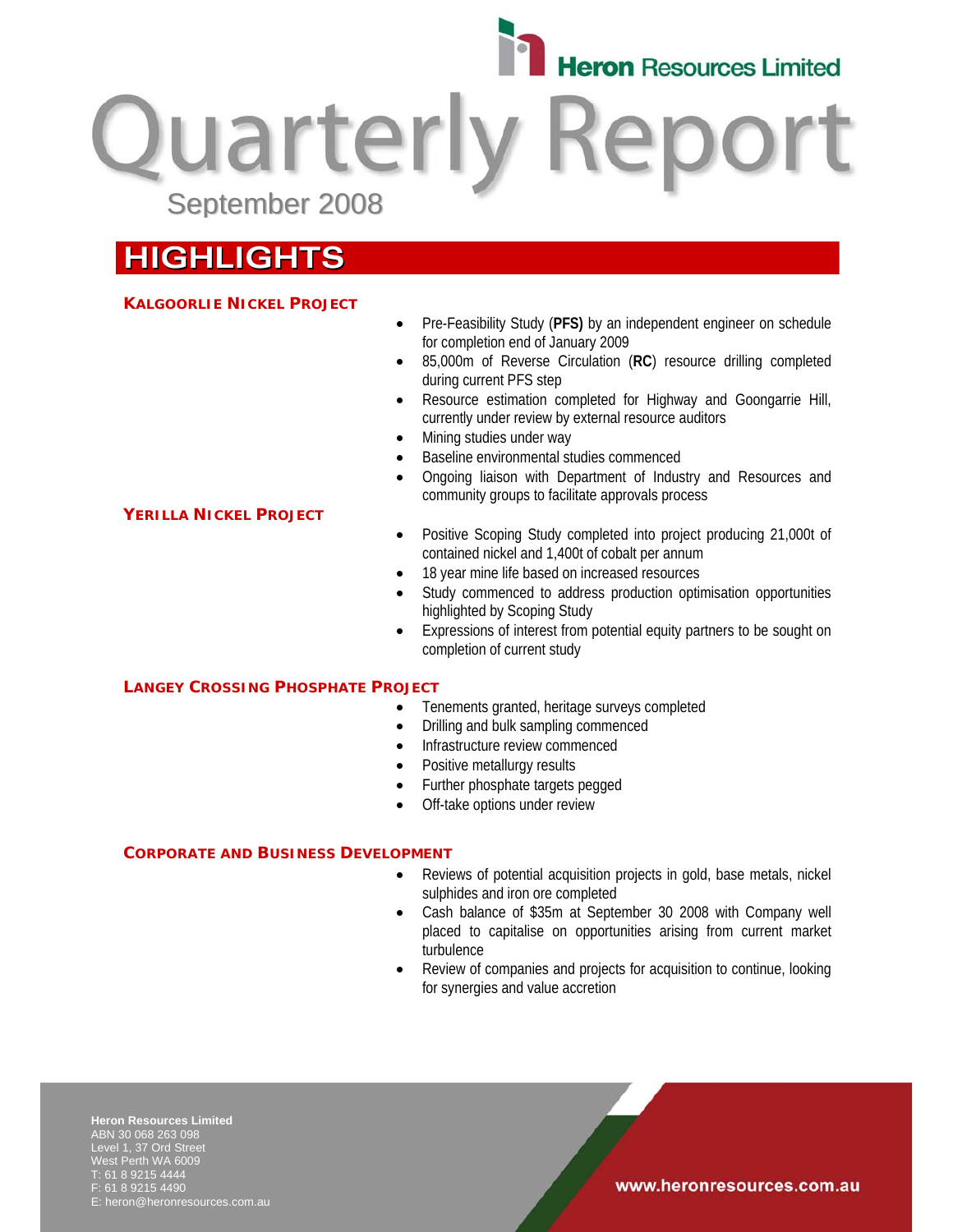# **KALGOORLIE NICKEL PROJECT**

### **KALGOORLIE NICKEL PROJECT (KNP) (HERON 100%, VALE INCO, A WHOLLY OWNED SUBSIDIARY OF VALE, EARNING 60%)**



**INTRODUCTION** The resource drilling and test-work program was concluded during the quarter, and Vale has confirmed it is on schedule to deliver the Pre-Feasibility Study report as required at the end of January 2009.

> A total of 85,000m of RC drilling for mineralisation on the priority areas and 5,000m of sonic drilling for metallurgical test-work has been completed during the current PFS step which is Step 3 under the Farm-In Agreement between Heron and Vale. Beneficiation and High Pressure Acid Leach (HPAL) variability test-work was carried out in the four western priority areas being Highway, Goongarrie Hill, Goongarrie South and Siberia North.

> Resource estimation using the new Step 3 drilling has been concluded for Highway and Goongarrie Hill and is currently being reviewed by Vale's external resource auditors ahead of release. Mining studies for Highway, Goongarrie South, Siberia North have commenced. It is expected to finish the mining studies for Goongarrie Hill in October.

> The engineering study has been focussed on process engineering and project set up. The preliminary phase Heap Leach Study progressed well. The capital and operational costs for Heap Leach will be estimated in the coming quarter. The prefeasibility process engineering commenced on 1 September 2008 and will be tackled in two parts. The HPAL – mixed hydroxide product option will be progressed first and the HPAL – mixed sulphide product option will be completed second.

> Consulting group Golder Associates has been engaged to perform the baseline environmental assessment and URS to provide the logistics study and rail/road deviation in the Goongarrie areas.

> Regular meetings with DoIR to provide facilitation assistance for the Government Approvals process are ongoing.

> Heritage (ethnographic and archaeological) evaluation is ongoing in the coming quarter.

**RC DRILLING** The budgeted drilling program has been completed, with resource drilling completed at Ghost Rocks, Windanya, Frances Lesley and Bulong. Further close spaced drilling to test Short Range Variability (SRV) of the resources was completed at Goongarrie South and Kalpini. A second SRV drill program was completed at Highway using a "W" pattern, providing a range of drill hole spacings down to three meters.

> The RC drilling on the regional tenements was aimed at satisfying a number of criteria including: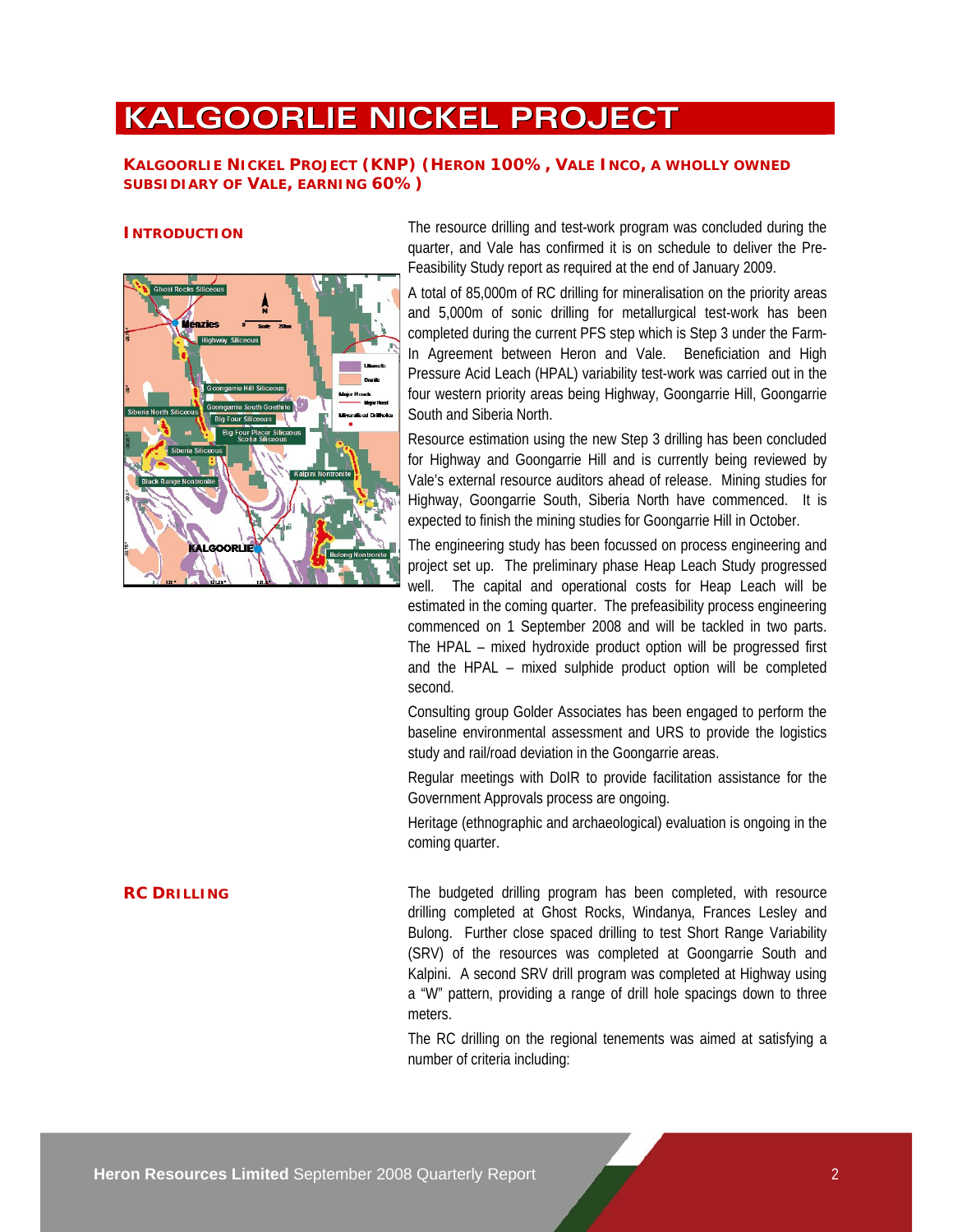- Infill previous drill lines in prospective areas from 400 metre spacing to 160 metre line spacing.
- Close off medium-high grade nickel laterite zones recognised from previous drilling.

### **SONIC DRILLING**

*Sonic drilling is a new drilling method which provides high sample quality, similar to diamond drilling, at lower costs.* 

The sonic drill rig completed all the budgeted Step 3 work during this quarter finishing off with a number of twin holes at Siberia North, Goongarrie South and Kalpini as well as a program to obtain some test material for the pilot plant. A total of 25 holes for 1,208m were completed this quarter.

The twin hole program was designed to assess the validity of the RC drilling as a resource estimation tool. The twin hole process involves drilling a sonic drill hole in close proximity to the initial RC hole to check drilling method variability and short range variability.

This program checked RC drilling conducted by Vale and Heron along with a number of previously drilled diamond drill holes. Evaluation of results is underway.

**RESOURCE ESTIMATION** The resource estimation work was undertaken for Highway and Goongarrie Hill this quarter. The block models were combined with the metallurgical algorithms to produce a GeoMet model used for the mine planning which is currently underway.

> Resource estimation work at Goongarrie Hill is being reviewed by consultants Golders. Finalised reports on resource estimation are expected during the next quarter.



### **DENSITY**

*Results were compiled and density values assigned to the different regolith types for the individual resource areas.*

Down hole density data using a gamma-gamma density probe has been obtained from over 100 drill holes in the KNP. This includes all the main resource areas of Goongarrie Hill, Goongarrie South, Highway and Siberia North. Results were compiled and density values assigned to the different regolith types for the individual resource areas.

These observed densities are higher than those used by Heron in their original 2004 resource estimation.

**HERITAGE** Further heritage work is underway with consultants.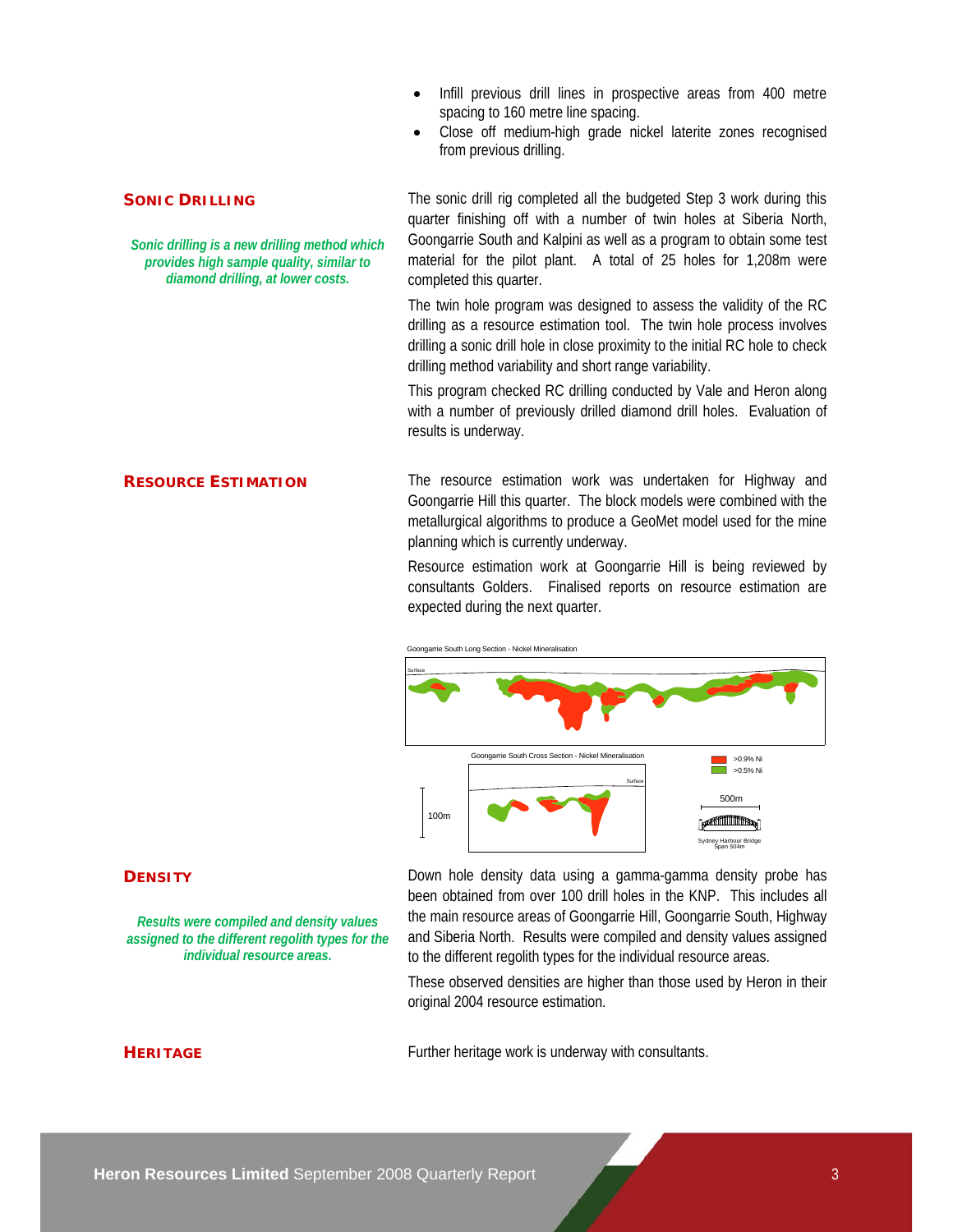### **HYDROGEOLOGY / WATER EXPLORATION**

Hydrogeology drilling has commenced to test Aquaterra and Vale hydrogeology targets. A study based on all of the work completed on hydrogeology and all other available information on potential water sources is underway.

Water exploration drilling was completed at Ghost Rocks, Comet Vale, Goongarrie East, Canegrass, Goongarrie West and Highway North during this quarter.

Drill targeting was based on previous explorers' data, field reconnaissance, location of historic bores, structural interpretation, surface drainage and topographic data.

### **METALLURGICAL TEST-WORK**

*Extensive metallurgical test-work programs covering beneficiation, HPAL, atmospheric leaching, rheology and heap leaching are nearing completion and on track for inclusion in the PFS.* 

### **BENEFICIATION VARIABILITY**

*Highway, Goongarrie Hill and Siberia North have exhibited good beneficiation potential due to the rejection of barren coarse silica.*

The work undertaken in the third quarter of 2008 included:

- Leaching tests of all 59 columns were completed at CSIRO in Perth. The final 12 columns are being washed, dried and sampled to evaluate the different ore performance for the heap leaching process;
- Beneficiation variability on 300 samples has been completed and correlations for the beneficiation tests have been generated for the main four western areas;
- HPAL variability was completed for Highway, Goongarrie Hill and Goongarrie South. Siberia North samples are still being submitted to evaluate Ni and Co extraction as well as the sulphuric acid consumption;
- Rheology and settling tests have been performed on selected samples from each prospect;
- HPAL and Atmospheric leaching test-work was completed on 36 samples at Vale Inco's Sheridan Park laboratories in Canada;
- Mineralogical analysis on head samples, beneficiated product and HPAL residue are in progress at CSIRO.

The beneficiation variability program was completed during this quarter. Highway, Goongarrie Hill and Siberia North have exhibited good beneficiation potential due to the rejection of barren coarse silica. Goongarrie South samples do not have the same beneficiation potential due to the predominantly goethitic ore type having lower silica but higher nickel head grades.

Highway has the highest Ni upgrade with the lower mass recovery and Goongarrie South presents the lowest Ni upgrade with higher mass recovery. Generally nickel upgrade is inversely proportional to mass recovery.

**COLUMN LEACHING** All the 59 columns leaching have been terminated and the residues are in preparation to be analysed for chemistry and mineralogy.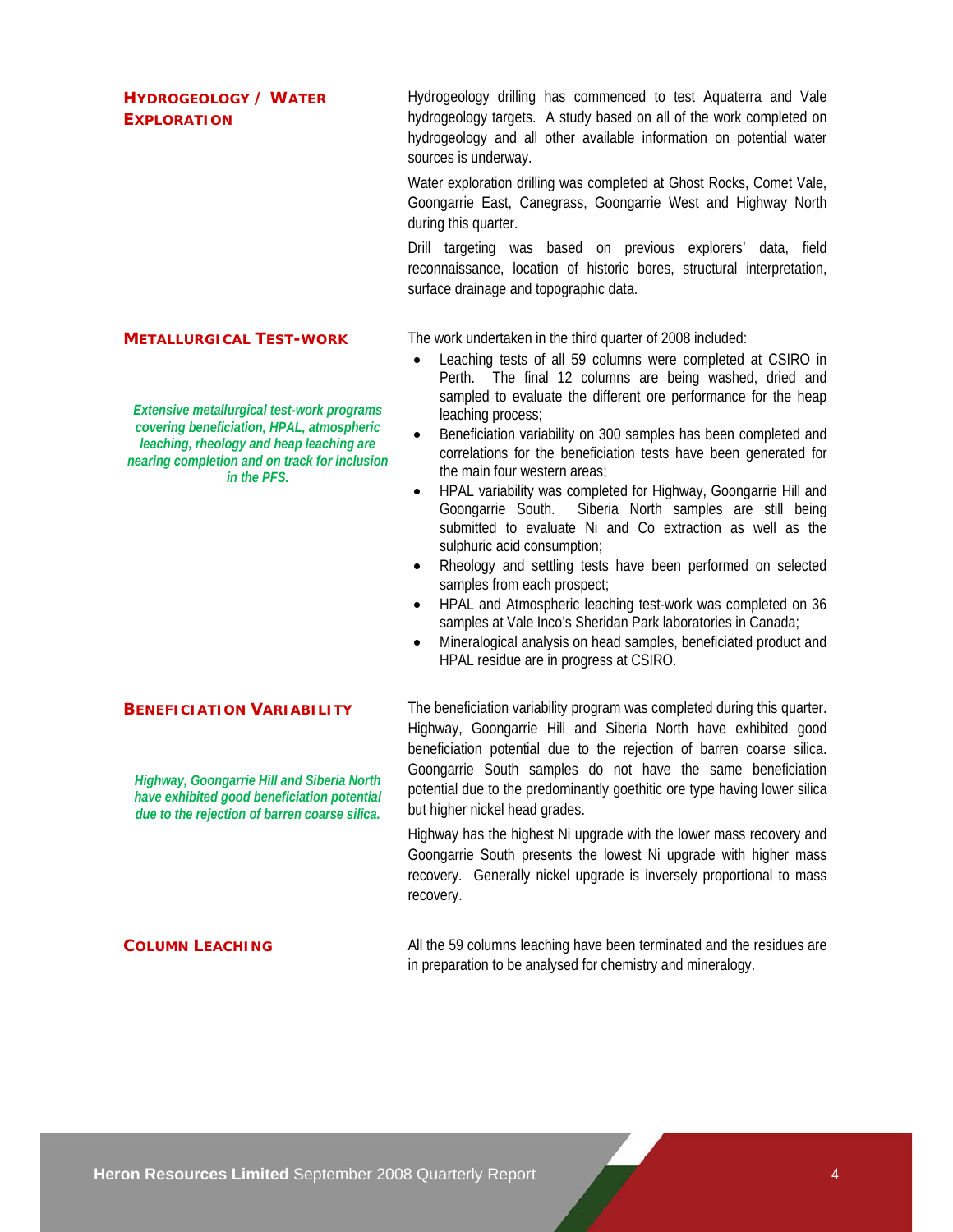| <b>HPAL VARIABILITY</b>                                                                 | The HPAL variability program has been completed for Highway,<br>Goongarrie Hill and Goongarrie South. Acid consumption equations<br>were calculated to be used in the mining studies and for operating cost<br>estimation. Ni extractions above 92% have been obtained for all<br>samples with acceptable free acid concentration at the end of the test<br>and HPAL residence time will target 60 minutes.<br>Settling tests and rheology behaviour tests were undertaken on<br>composite samples for clay upper and clay lower mineralisation with |
|-----------------------------------------------------------------------------------------|------------------------------------------------------------------------------------------------------------------------------------------------------------------------------------------------------------------------------------------------------------------------------------------------------------------------------------------------------------------------------------------------------------------------------------------------------------------------------------------------------------------------------------------------------|
|                                                                                         | satisfactory results. Tests on different blends of clay upper and clay<br>lower from Siberia North are in progress.<br>Acid consumption prediction equations for Highway, Goongarrie Hill                                                                                                                                                                                                                                                                                                                                                            |
|                                                                                         | and Goongarrie South resources based on the chemical composition of<br>the autoclave feed were determined.                                                                                                                                                                                                                                                                                                                                                                                                                                           |
| <b>MINING STUDY</b>                                                                     | Mining studies for the four priority areas of Highway, Goongarrie Hill,<br>Goongarrie South and Siberia North resources have started and are<br>expected to be completed by the middle of October.                                                                                                                                                                                                                                                                                                                                                   |
|                                                                                         | Golder Associates have been selected to conduct the external audit for<br>the estimation and mining studies.                                                                                                                                                                                                                                                                                                                                                                                                                                         |
| <b>INDEPENDENT ENGINEERING</b>                                                          | SNC Lavelin has been appointed by Vale to complete the PFS<br>engineering and cost estimates for KNP.                                                                                                                                                                                                                                                                                                                                                                                                                                                |
| The first phase of the engineering work, Heap<br>Leach evaluation, is progressing well. | The first phase of the engineering work for Heap Leach evaluation is<br>progressing well with the block flow diagram design criteria, mass<br>balance and operating cost estimate essentially completed. Vale is<br>verifying the flow sheet design, heap leach design and mass balance<br>with assistance of their technical group in Brazil.                                                                                                                                                                                                       |
|                                                                                         | A trade-off study was conducted with input from Golder Associates to<br>identify, quantify and compare the capital and operating costs of single<br>and multiple leach pad options with a processing plant at Highway, as<br>the mining progresses from the Highway Deposit to the Goongarrie Hill<br>and Siberia North deposits.                                                                                                                                                                                                                    |
|                                                                                         | The capital cost and operational cost estimates and report are being<br>compiled.                                                                                                                                                                                                                                                                                                                                                                                                                                                                    |
| <b>HPAL WITH MHP OPTION</b>                                                             | The second phase engineering studies, HPAL with Mixed Nickel-<br>Hydroxide Product (MHP) has been initiated, and review of the<br>beneficiation circuit flow sheet and the test work results on ore from<br>difference deposits is underway. Two beneficiation circuits have been<br>proposed by Vale, one for upgradeable ore and one for the non-<br>upgradeable ore from Goongarrie South. The latter circuit includes a<br>ball mill.                                                                                                            |
| <b>LOGISTICS</b>                                                                        | URS has been contracted to perform rail and port studies and has had<br>representatives on site for preliminary evaluations of road and rail<br>diversions north of Kalgoorlie.                                                                                                                                                                                                                                                                                                                                                                      |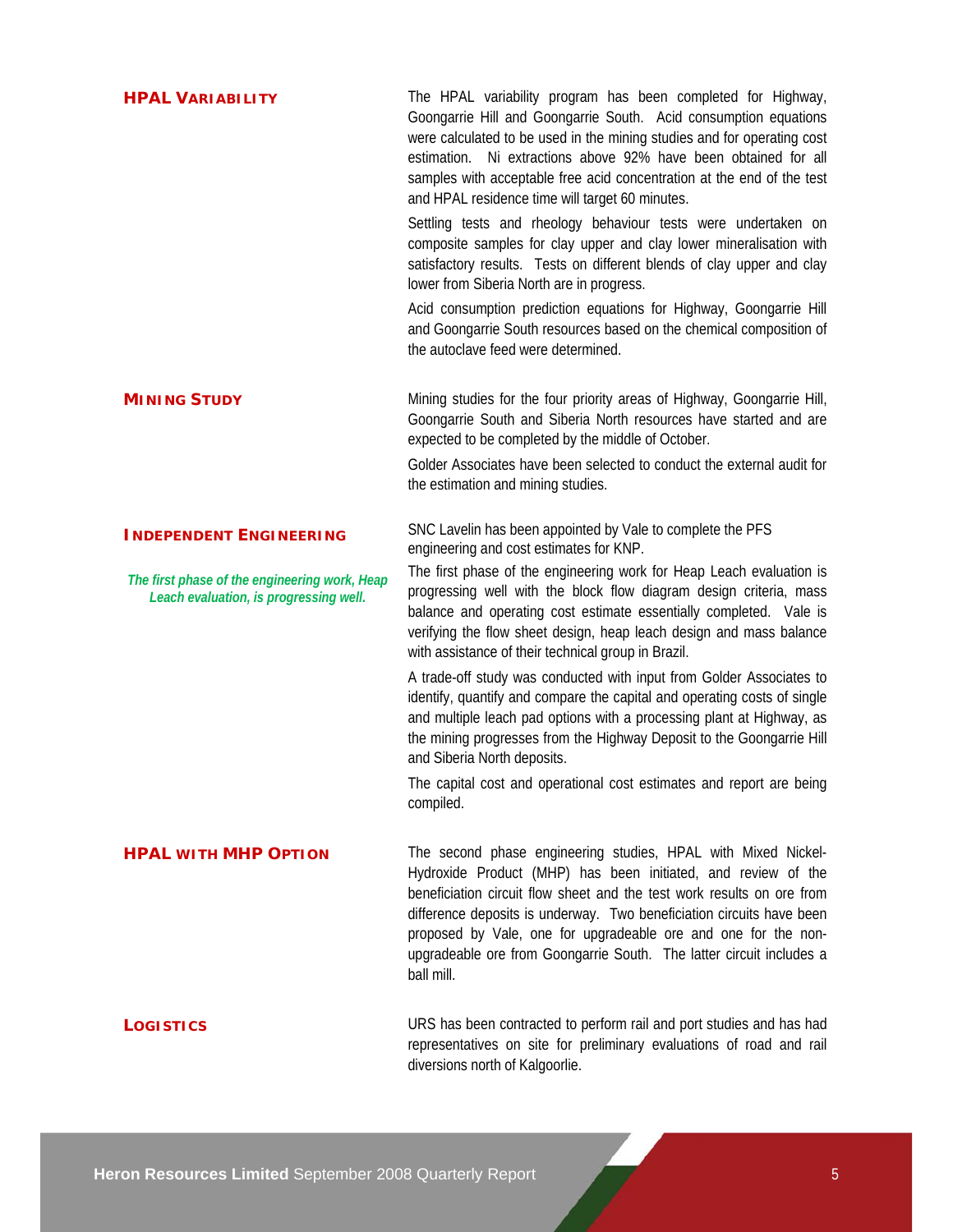## **YERILLA NICKEL PROJECT**

### **SCOPING STUDY**



*18 year mine life with annual production of 21,000 tonnes of nickel in mixed sulphide intermediate product and a further 1,400 tonnes of cobalt sourced from 2.5 Mt of leach feed* 

*Heron is fortunate to have had the support of BHP Billiton in undertaking this study through the use of its Technology Centre and contributions from BHP Billiton's technical experts* 

Heron announced positive results from the Scoping Study for its Yerilla Project during the quarter. Heron delivered on its commitment to complete this Scoping Study on time and within budget .

Using a process based on Atmospheric Leaching Technology, the study has identified an 18 year mine life with annual production of 21,000 tonnes of nickel in mixed sulphide intermediate product and a further 1,400 tonnes of cobalt sourced from 2.5 Mt of leach feed grading 1.06% Ni and 0.07% Co.

The study was based on a combined resource of some 135.3 Mt at 0.77% Ni and 0.05% Co (details provided in Table 1).

The capital cost of the project was estimated at A\$1.2 billion and the financial payback is estimated to be 6.5 years.

Financial modelling for sensitivity analysis assumed a pre-tax 8% discount rate, US\$9.00/lb long term average nickel price and 0.75 A\$:US\$ exchange rate. The study used a long term sulphur price, based on expert studies by British Sulphur Consultants a division of international market forecasting consultancy CRU.

The level of detail contained in the scoping study was similar to the requirements of a pre-feasibility study, with some of the test-work conducted at BHP Billiton's testing facilities. Heron is fortunate to have had the support of BHP Billiton in undertaking this study through the use of its Technology Centre and contributions from BHP Billiton's technical experts. The study has provided Heron with confidence to proceed with more detailed test-work to further analyse the project's financial dynamics.

Heron will proceed to review the results of the study and determine the optimum development options for the Yerilla Project. Further studies will be undertaken to investigate opportunities for improvements in important aspects of the project, including resource beneficiation, leaching performance and water quality. The structured search for a project equity partner will commence on completion of this study.

The application of the BHP Billiton patented atmospheric leach technology to the expanded 135.3 Mt resource base which incorporates the Jump-up Dam, Boyce Creek and Aubils projects, has significantly improved the project's financial integrity in comparison to the stand– alone Jump-up Dam Heap Leach Project. Heron has access to the atmospheric leach technology through the Technology Sharing and Product supply agreement executed with BHP Billiton in January 2008.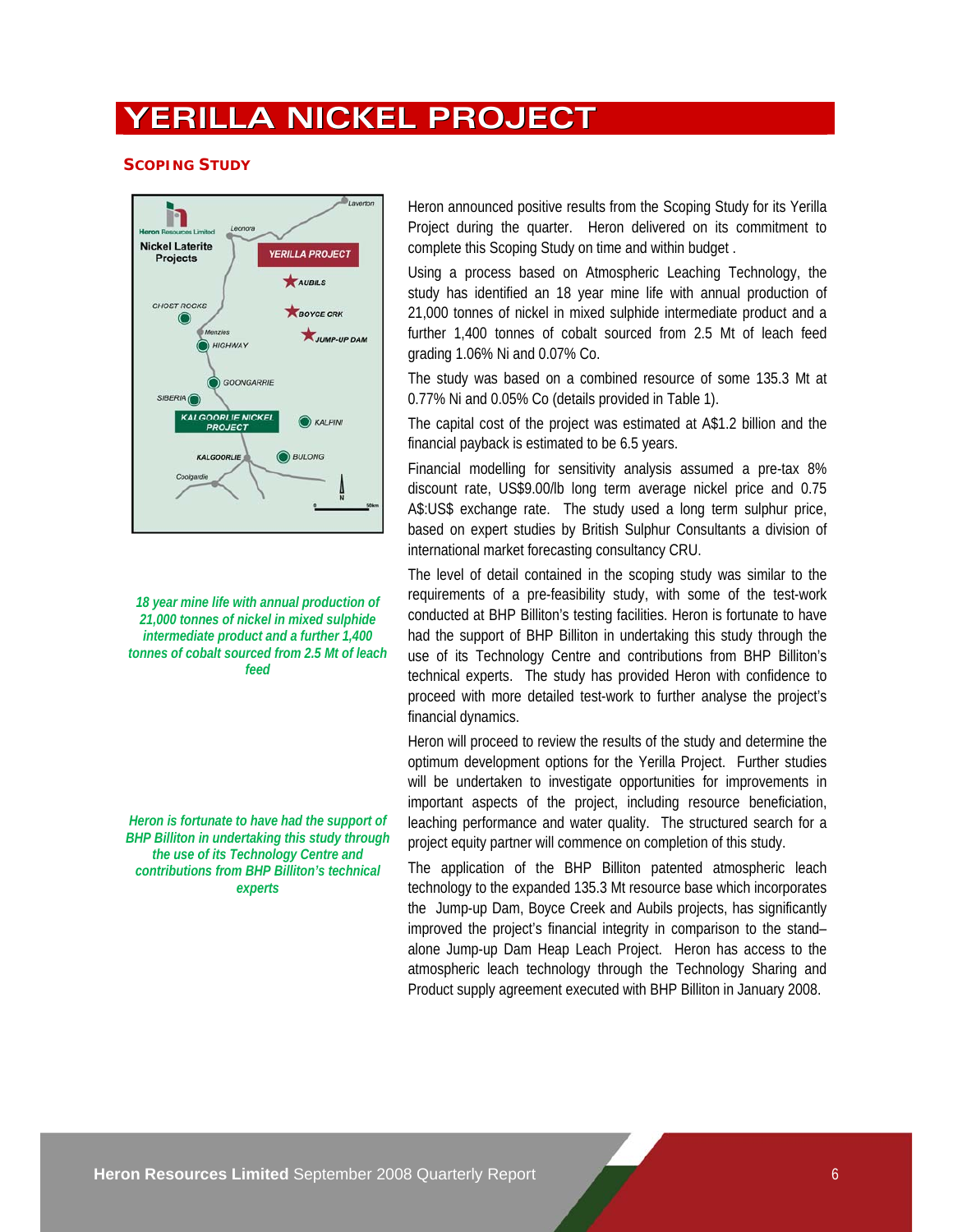*Expanded resource base and change to atmospheric leaching technology has allowed an increase in the production rate and the application of beneficiation to increase leach feed grade* 

This expanded resource base and change to atmospheric leaching technology has allowed an increase in the production rate and the application of beneficiation to increase leach feed grade. It has also significantly reduced the production ramp-up period and the amount of nickel inventory in circuit. The atmospheric leach technology also eliminates the project risks associated with laterite heap leaching and facilitates treatment of a larger range of ore types.

The Yerilla Project proposes mining 3.2 Mt of ore per annum from shallow open pits located at Jump-up Dam, Boyce Creek and Aubils. A proportion of the ore is beneficiated through simple scrubbing, attritioning and size separation to produce 2.5 Mt per annum of upgraded leach feed material. The ore is classified into high and low iron streams which feed the primary and secondary leach circuits respectively. Leaching takes place in conventional agitated leach tanks with sulphuric acid at normal atmospheric pressure. The sulphuric acid is produced on site in a sulphur burning acid plant, which also provides all the project's power requirements via steam turbine generators. The nickel intermediate product is recovered from the leach solution after neutralisation and precipitation.

|         |              | Mt    | Ni%  | Co%  |
|---------|--------------|-------|------|------|
|         | Measured     | 3.9   | 0.94 | 0.05 |
| Yerilla | Indicated    | 67.5  | 0.79 | 0.05 |
|         | Inferred     | 63.9  | 0.73 | 0.06 |
|         | <b>Total</b> | 135.3 | 0.77 | 0.05 |

### **Table 1 Yerilla Resource based on 0.5% Ni Cutoff to 10mE x 10mN x 4mRL Blocks**

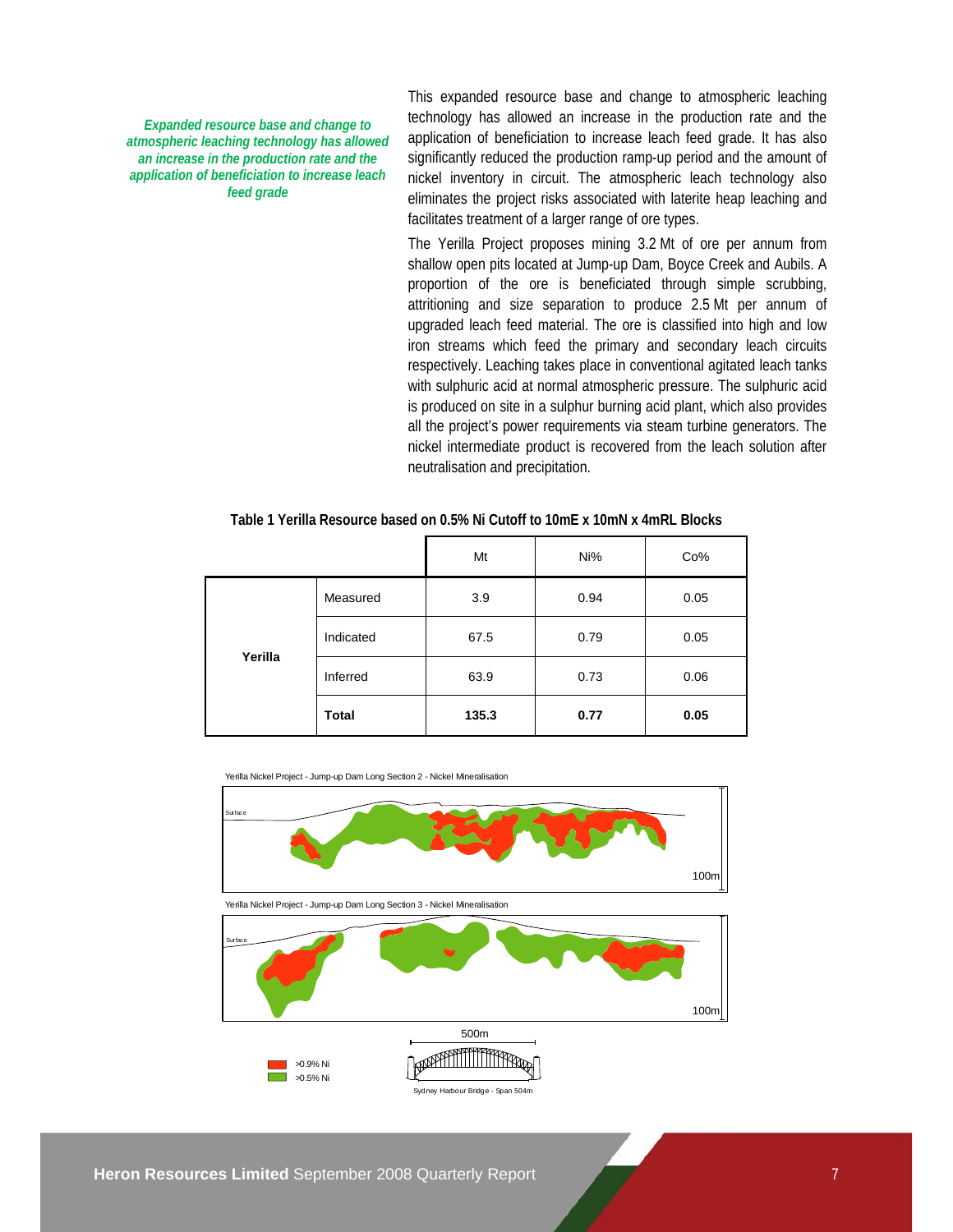# **LANGEY CROSSING PHOSPHATE PROJECT**

### **INTRODUCTION**



*Figure 1 – Langey Crossing Location* 

The Company has obtained the key approvals and commenced exploration at its 100% owned Langey Phosphate project located some 40km south of Derby, Western Australia (Figure 1). Approvals include a Heritage Protection Agreement and Survey with the Nyikina Mangala Traditional Owners, facilitated through the Kimberley Land Council, plus the statutory Program of Works approval through the DOIR. The approved work programs provide for initial testing of the approximately 20 kilometres of prospective horizon, previously identified in the 1960's, to contain a near-surface nodular phosphate horizon.

Grid based reverse circulation drilling commenced in September and to date some 111 holes for 1,748m have been drilled. The drilling program has delineated the phosphate horizon over some 8 kilometres of strike with a further 6 kilometres still to be tested. The horizon comes to within a metre of the surface on the eastern side and then gently dips to the west for a distance of over one kilometre. The phosphate horizon consists of both scattered and more packed nodules within an approximately two metre thick host glauconitic unit. In addition to the focus on the phosphate, the company is also assessing the value of the glauconite which has been used in the past as a source of potash fertiliser.

Seven shallow costeans have been dug to date on the phosphate horizon to provide geological information and bulk metallurgical samples. Initial geological field work is also planned for the northern areas where the prospective Jurassic aged horizon has been identified.

### **METALLURGY**



Initial sighter flotation test-work has been conducted on a single sample Langey Crossing phosphate sourced from outcropping mineralisation. The sample tested had a head assay of 22%  $P_2O_5$ .

A total of eight flotation tests have been performed examining grind size and deslime size using a fatty acid collector reagent regime. Best performance achieved to date is an overall recovery of 81% into a concentrate of 31%  $P_2O_5$ . Further work is required to confirm these flotation conditions are optimal, using representative samples obtained in the current exploration phase.

Based on this initial test-work, a preliminary plant design and costing has been undertaken by Heron's in house project team to assist with project evaluation.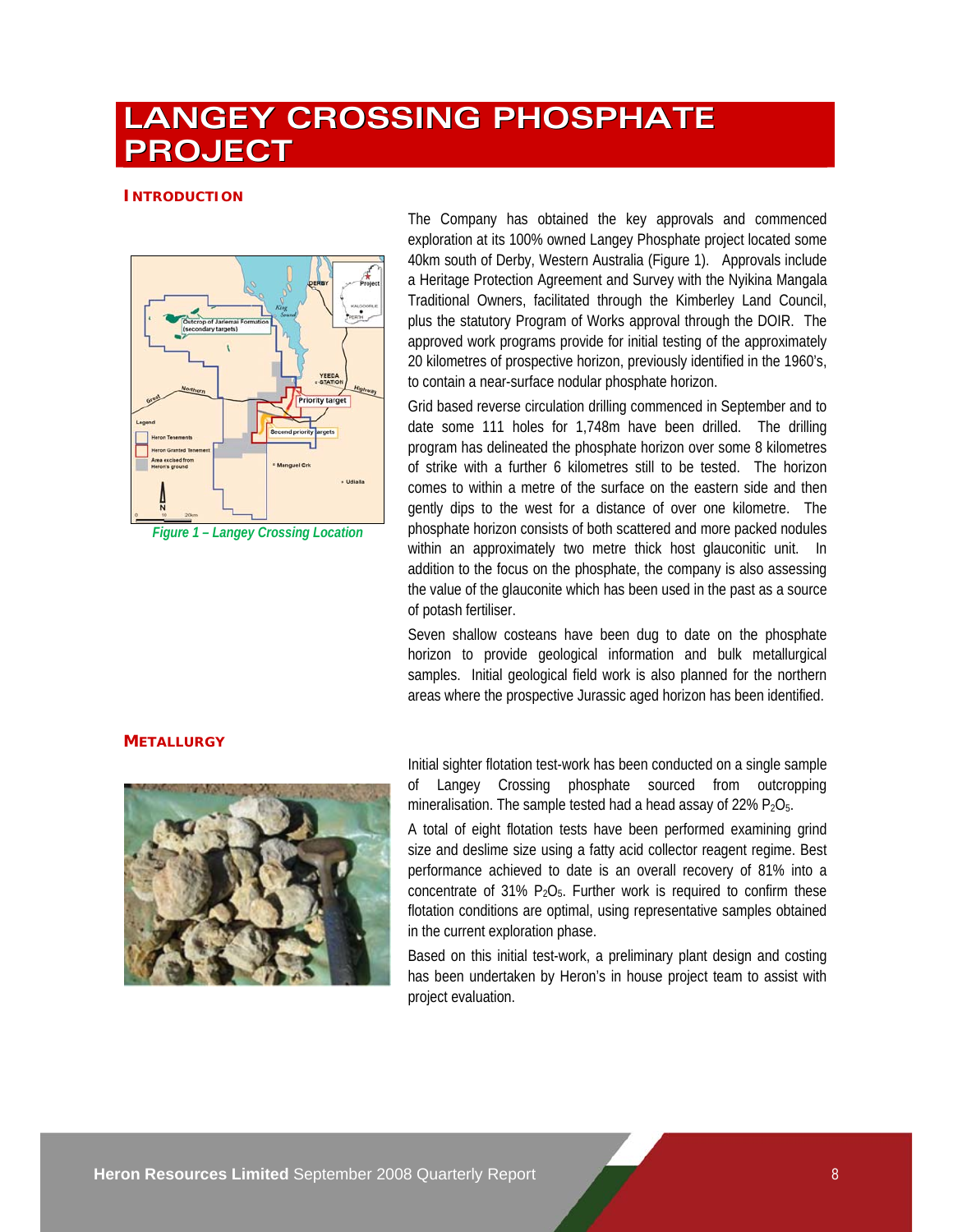# **BUSINESS DEVELOPMENT AND CORPORATE**

Opportunities continue to be assessed in gold, nickel sulphide, phosphate and to a lesser extent iron ore. The Company with its robust cash position views the current market uncertainty as a time of opportunity to acquire good quality assets.

The Company is well positioned with a skilled project development team to assess and develop opportunities further complementing the work of exploration and business development.

The Company will continue its evaluations against a background of many mining assets valued by the market below their fundamental value. Heron made good use of the previous mining downturns to build the tenement and resource base that now comprises the KNP. This is a clear demonstration of the Company's counter cyclical growth strategy.

This strategy is well supported by cash of \$35m. Cash is being prudently managed to allow the Company to potentially make use of the current downturn to build an even stronger asset base.

### **JORC Compliance Statements**

N. Math Longworth

**Mathew Longworth Managing Director** 

The information in this report that relates to Mineral Resources is based on information compiled by James Ridley who is a Member of the Australasian Institute of Mining and Metallurgy. James Ridley is a full time employee of Heron Resources Limited and has sufficient experience that is relevant to the style of mineralisation and type of deposit under consideration, and to the resource estimation activities undertaken to qualify as Competent Person as defined in the 2004 Edition of the 'Australasian Code for Reporting of Exploration Results, Mineral Resources and Ore Reserves'. James Ridley consents to the inclusion in this report of the matters based on his information in the form and context that it appears. Note that Mineral Resources that are not Ore Reserves do not have demonstrated viability.

The information in this report that related to Exploration is based on information compiled by David von Perger who is a member of Australasian Institute of Mining and Metallurgy. David von Perger is a full time employee of Heron Resources Limited. David von Perger has sufficient experience that is relevant to the style of mineralisation and type of deposit under consideration, and to the exploration activity that he is undertaking to qualify as Competent Person as defined in the 2004 Edition of the 'Australasian Code for Reporting of Exploration Results, Mineral Resources and Ore Reserves. David von Perger consents to the inclusion in this report of the matters based on his information in the form and context that it appears.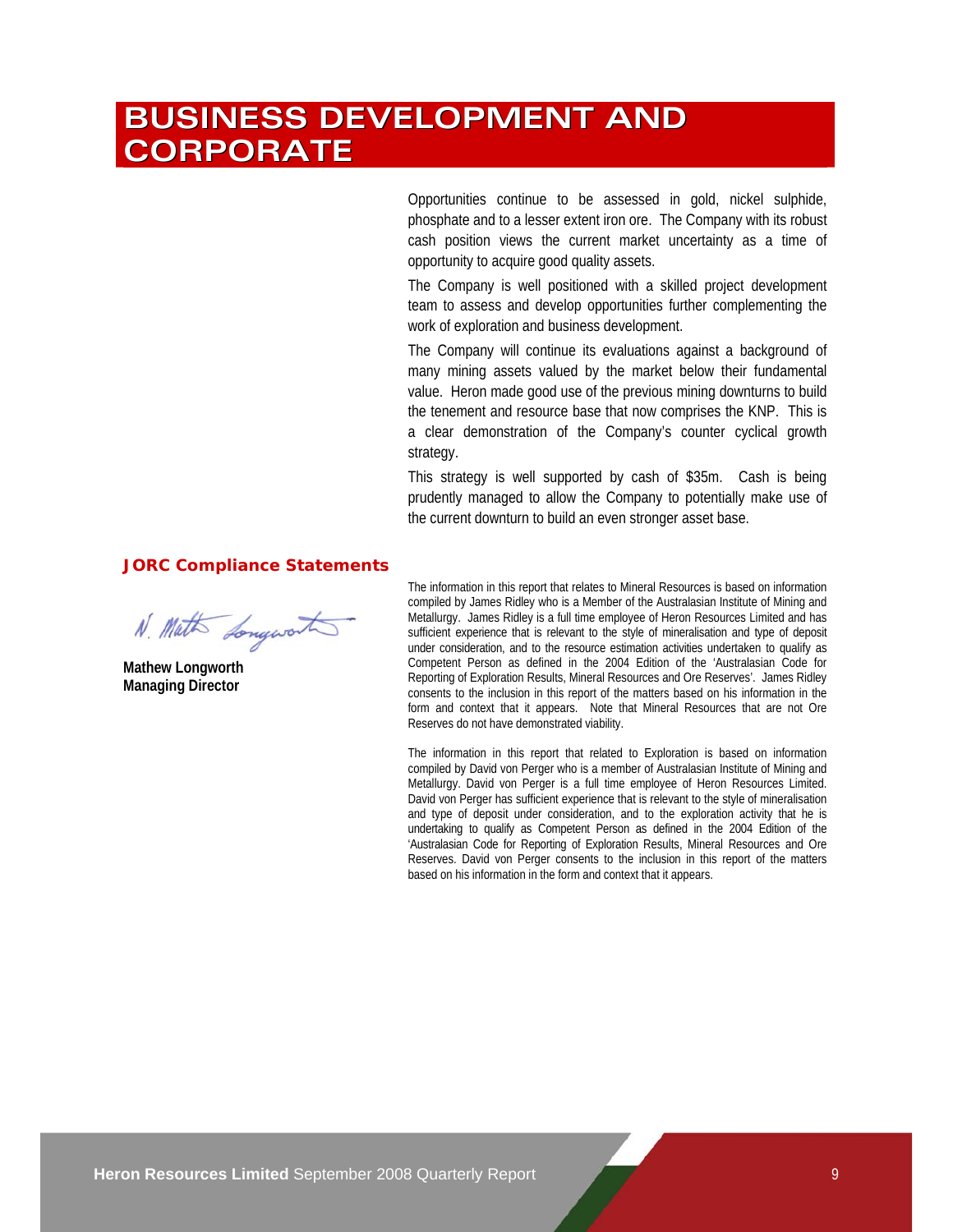## **Appendix 5B**

## **MINING EXPLORATION ENTITY QUARTERLY REPORT**

| Name of entity                                                                                                                      |                                 |                            |  |  |
|-------------------------------------------------------------------------------------------------------------------------------------|---------------------------------|----------------------------|--|--|
| <b>HERON RESOURCES LIMITED</b>                                                                                                      |                                 |                            |  |  |
| ABN                                                                                                                                 | Quarter ended (current quarter) |                            |  |  |
| 30 068 263 098                                                                                                                      |                                 | 30 September 2008          |  |  |
| <b>Consolidated statement of cash flows</b>                                                                                         |                                 |                            |  |  |
|                                                                                                                                     |                                 |                            |  |  |
| Cash flows related to operating activities                                                                                          | <b>Current Qtr</b>              | Year to Date<br>(3 months) |  |  |
|                                                                                                                                     | \$A'000                         | \$A'000                    |  |  |
| 1.1<br>Receipts from product sales and related debtors<br>1.2<br>Payments for: (a) exploration and evaluation<br>development<br>(b) | (1,637)                         | (1,637)                    |  |  |
| production<br>(c)<br>administration<br>(d)<br>Dividends received<br>1.3                                                             | (1, 170)                        | (1, 170)                   |  |  |
| Interest and other items of similar nature received<br>1.4<br>1.5<br>Interest and other costs of finance paid                       | 703                             | 703                        |  |  |
| Income taxes paid<br>1.6<br>Other (provide details if material)-GST<br>1.7                                                          | 20                              | 20                         |  |  |
| <b>Net Operating Cash Flows</b>                                                                                                     | (2,084)                         | (2,084)                    |  |  |
| Cash flows related to investing activities                                                                                          |                                 |                            |  |  |
| 1.8<br>Payment for purchases of: (a)<br>prospects<br>equity investment<br>(b)                                                       | (65)                            | (65)                       |  |  |
| other fixed assets<br>(c)<br>Proceeds from sale of:<br>1.9<br>(a)<br>prospects                                                      | (5)                             | (5)                        |  |  |
| equity investment<br>(b)<br>other fixed assets<br>(c)<br>1.10 Loans to other entities                                               | 32                              | 32                         |  |  |
| 1.11 Loans repaid by other entities                                                                                                 |                                 |                            |  |  |
| <b>Net Investing Cash Flows</b>                                                                                                     | (38)                            | (38)                       |  |  |
| 1.12 Total operating and investing cash flows<br>(carried forward)                                                                  | (2, 122)                        | (2, 122)                   |  |  |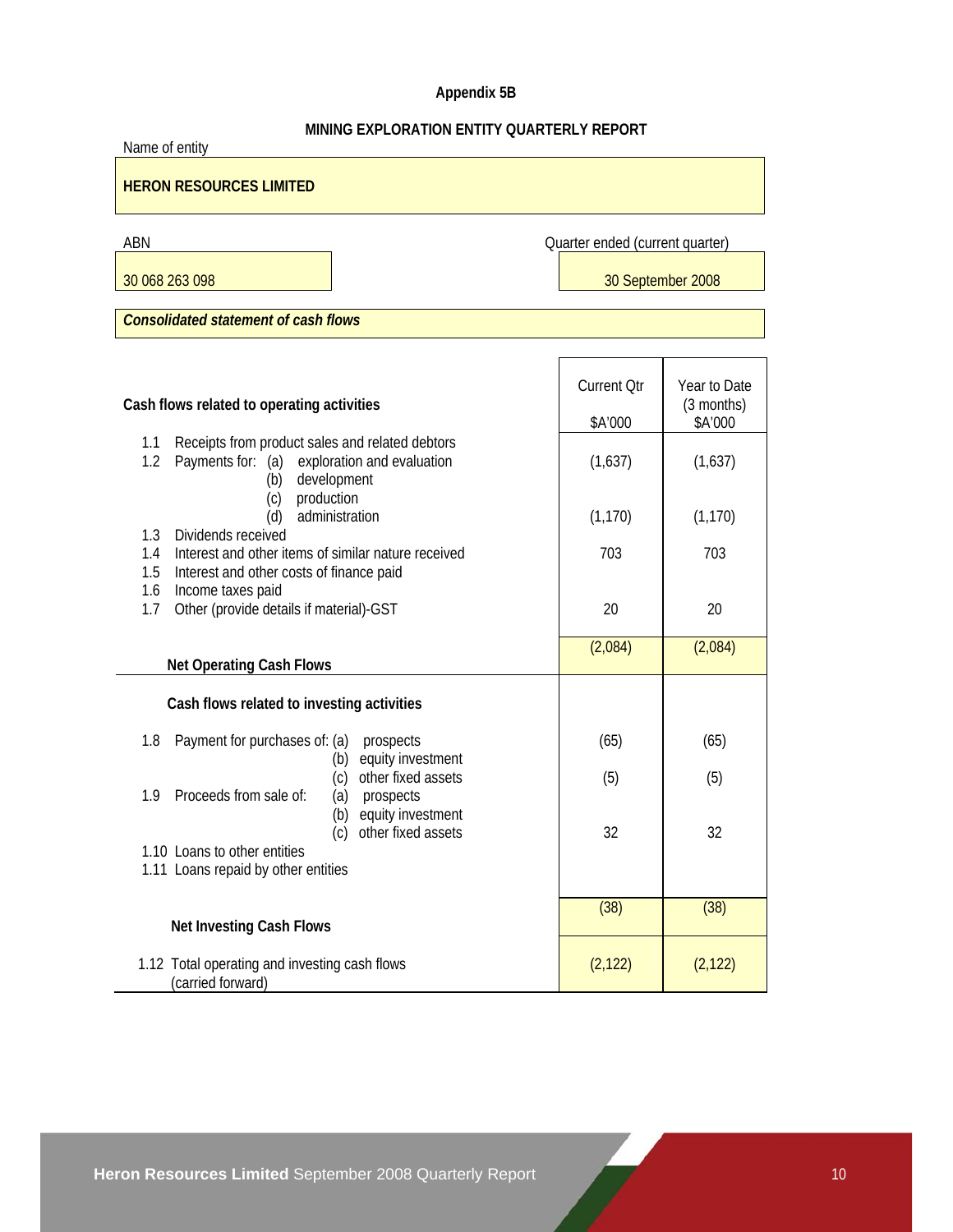| 1.12 Total operating and investing cash flows<br>(brought forward)                                                                                                                                                                           | (2, 122) | (2, 122) |
|----------------------------------------------------------------------------------------------------------------------------------------------------------------------------------------------------------------------------------------------|----------|----------|
| Cash flows related to financing activities                                                                                                                                                                                                   |          |          |
| 1.13 Proceeds from the issue of shares, options, etc.<br>1.14 Proceeds from the sale of forfeited shares<br>1.15 Proceeds from borrowings<br>1.16 Repayment of borrowings<br>1.17 Dividends paid<br>1.18 Other (provide details if material) |          |          |
| Net financing cash flows                                                                                                                                                                                                                     |          |          |
| Net increase (decrease) in cash held                                                                                                                                                                                                         | (2, 122) | (2, 122) |
| 1.19 Cash at beginning of quarter/year to date<br>1.20 Exchange rate adjustments                                                                                                                                                             | 36,910   | 36,910   |
| 1.21 Cash at end of quarter                                                                                                                                                                                                                  | 34,788   | 34,788   |

 **Payments to directors of the entity and associates of the directors, payments to related entities of the entity and associates of the related entities** 

|                                                                       | Current Otr<br>\$A'000 |
|-----------------------------------------------------------------------|------------------------|
| 1.22 Aggregate amount of payments to the parties included in item 1.2 | 263                    |
| 1.23 Aggregate amount of loans to the parties included in item 1.10   |                        |

1.24 Explanation necessary for an understanding of the transactions

 Directors fees, salaries and superannuation (A\$247,088). Provision of office accommodation by director-related entity (A\$15,500). Provision of legal advice by director-related entity (A\$485).

### **Non-cash financing and investing activities**

- 2.1 Details of financing and investing transactions which have had a material effect on consolidated assets and liabilities but did not involve cash flows
- 2.2 Details of outlays made by other entities to establish or increase their share in projects in which the reporting entity has an interest

See attached schedule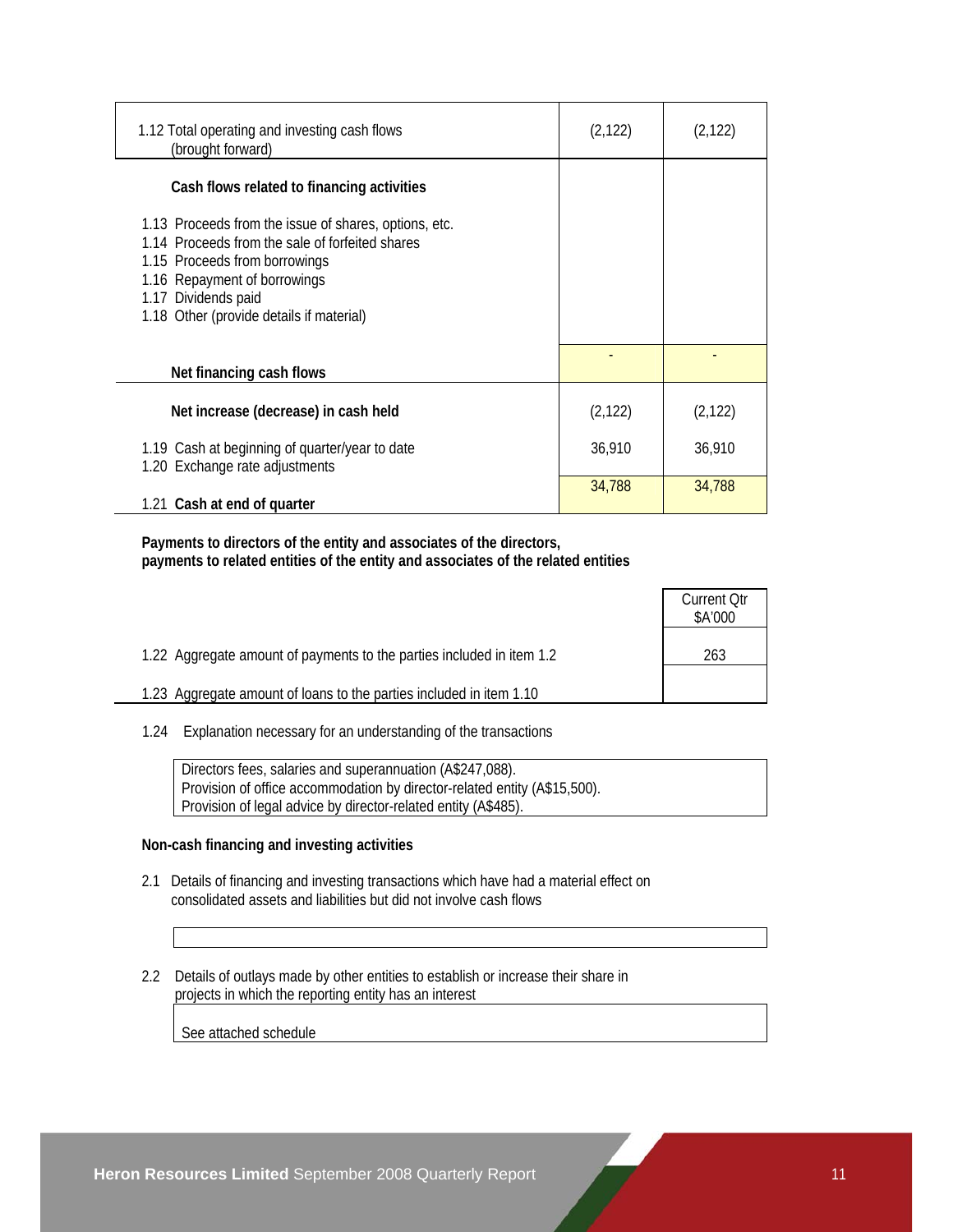### **Financing facilities available**

*Add notes as necessary for an understanding of the position*

|                                 | Amount available<br>\$A'000 | Amount used<br>\$A'000 |
|---------------------------------|-----------------------------|------------------------|
| Loan facilities<br>3.1          |                             |                        |
| 3.2 Credit standby arrangements |                             |                        |

### **Estimated cash outflows for next quarter**

|                                | \$A'000 |
|--------------------------------|---------|
| 4.1 Exploration and evaluation | 2,000   |
| Development<br>4.2             |         |
| Total                          | 2,000   |

### **Reconciliation of cash**

Reconciliation of cash at the end of the quarter (as shown in the consolidated statement of cash flows) to related item

| related items in the accounts as follows.                                                            | \$A'000         | \$A'000         |
|------------------------------------------------------------------------------------------------------|-----------------|-----------------|
| 5.1 Cash on hand and at bank                                                                         | 123             | 290             |
| 5.2 Deposits at call                                                                                 | 34,020          | 36,096          |
| 5.3 Bank Overdraft                                                                                   |                 |                 |
| 5.4 Other (provide details)<br>Property Rental bond<br>Environmental bonds<br><b>Escrow Accounts</b> | 48<br>530<br>67 | 48<br>409<br>67 |
| Total: cash at end of quarter (Item 1.22)                                                            | 34,788          | 36,910          |

Current Quarter

Previous Quarter

 $\overline{\phantom{a}}$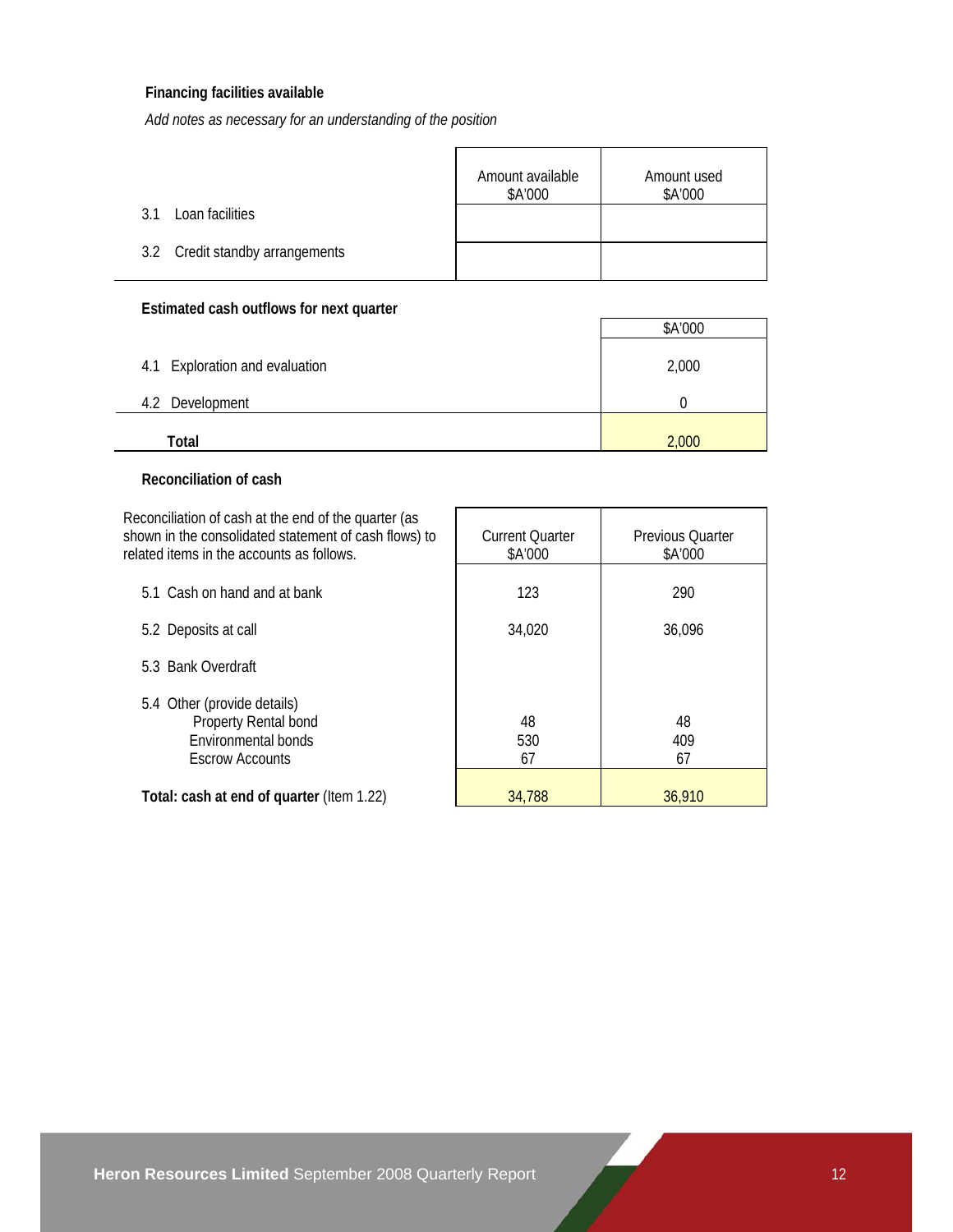### **Changes in interests in mining tenements**

|                                                                            | Tenement<br>reference | Nature of interest<br>(note (2)) | Interest at<br>Begin of<br>Quarter | Interest at<br>End of<br>Quarter |
|----------------------------------------------------------------------------|-----------------------|----------------------------------|------------------------------------|----------------------------------|
| Interests in mining<br>6.1<br>tenements relinquished,<br>reduced or lapsed |                       | See attached<br>schedule         |                                    |                                  |
| Interests in mining<br>6.2<br>tenements acquired or<br>increased           |                       | See attached<br>schedule         |                                    |                                  |

## **Issued and quoted securities at end of current quarter**

 *Description includes rate of interest and any redemption or conversion rights together with prices and dates.* 

|                                                                                                                                                                        | Total<br>number | Number<br>quoted | Issue price per<br>security | Amount paid up<br>per security (see |
|------------------------------------------------------------------------------------------------------------------------------------------------------------------------|-----------------|------------------|-----------------------------|-------------------------------------|
|                                                                                                                                                                        |                 |                  | (see note 3)<br>(3)         | note 3)<br>(3)                      |
| 7.1 Preference securities<br>(description)                                                                                                                             |                 |                  |                             |                                     |
| 7.2 Changes during Quarter<br>(a) Increases through share<br><b>issues</b><br>(b) Decreases through<br>returns of capital,                                             |                 |                  |                             |                                     |
| buybacks, redemptions                                                                                                                                                  |                 |                  |                             |                                     |
| <b>Ordinary securities</b><br>7.3 Changes during Quarter *<br>(a) Increases through share<br><b>issues</b><br>(b) Decreases through<br>returns of capital,<br>buybacks | 240,938,847     | 240,938,847      |                             |                                     |
| 7.4 Convertible debt securities<br>(description)                                                                                                                       |                 |                  |                             |                                     |
| 7.5 Changes during Quarter<br>(a) Increases through issues<br>Decreases through<br>(b)<br>securities matured,<br>converted                                             |                 |                  |                             |                                     |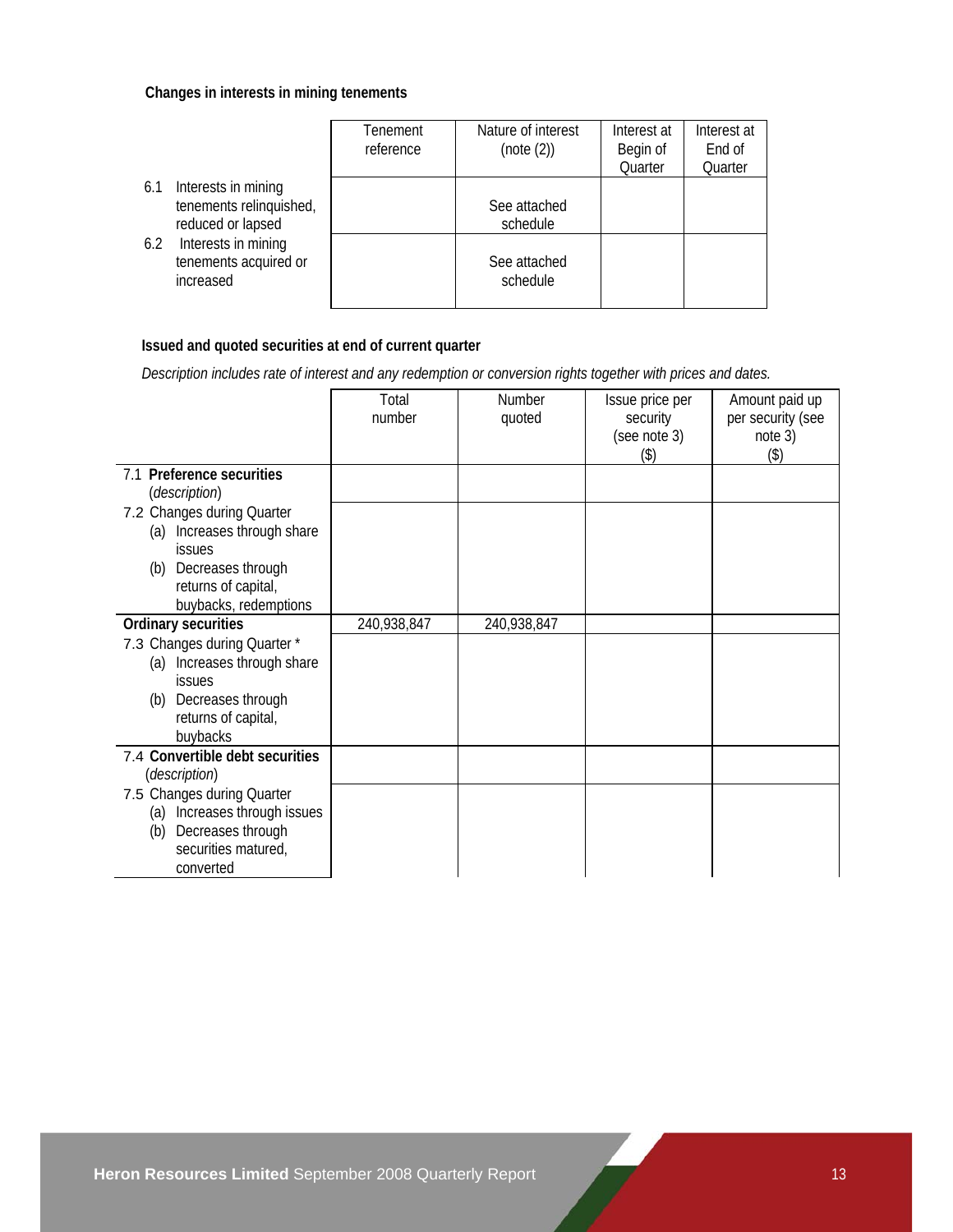| 7.6 Options                  |            |     | <b>Exercise Price</b> | <b>Expiry Date</b> |
|------------------------------|------------|-----|-----------------------|--------------------|
| (description and conversion  | 125,000    | Nil | \$0.2364              | 31/12/2008         |
| factor)                      | 250,000    | Nil | \$0.5864              | 30/06/2009         |
|                              | 1,450,000  | Nil | \$0.6864              | 1/06/2010          |
|                              | 5,000,000  | Nil | \$0.6864              | 7/09/2010          |
|                              | 1,050,000  | Nil | \$0.6864              | 1/11/2010          |
|                              | 5,000,000  | Nil | \$0.6864              | 7/09/2016          |
|                              | 2,750,000  | Nil | \$1.4864              | 31/12/2015         |
|                              | 500,000    | Nil | \$0.8864              | 2/01/2011          |
|                              | 250,000    | Nil | \$0.8864              | 9/01/2011          |
|                              | 1,000,000  | Nil | \$0.9864              | 2/01/2013          |
|                              | 1,250,000  | Nil | \$0.9864              | 9/01/2013          |
|                              | 1,000,000  | Nil | \$1.4864              | 2/01/2013          |
|                              | 1,000,000  | Nil | \$1.4864              | 9/01/2013          |
|                              | 500,000    | Nil | \$1.4864              | 19/03/2013         |
|                              | 750,000    | Nil | \$1.9864              | 19/03/2013         |
|                              | 750,000    | Nil | \$2.4864              | 19/03/2013         |
|                              | 100,000    | Nil | \$1.38                | 30/06/2011         |
|                              | 100,000    | Nil | \$1.48                | 30/06/2011         |
|                              | 100,000    | Nil | \$1.54                | 30/06/2011         |
|                              | 1,500,000  | Nil | \$2.00                | 16/03/2013         |
|                              | 1,500,000  | Nil | \$2.50                | 16/03/2013         |
|                              | 1,500,000  | Nil | \$1.00                | 05/06/2012         |
|                              | 3,500,000  | Nil | \$1.50                | 05/06/2013         |
|                              | 7,500,000  | Nil | \$2.00                | 05/06/2013         |
|                              | 12,250,000 | Nil | \$2.50                | 05/06/2014         |
|                              | 100,000    | Nil | \$1.48                | 02/01/2012         |
|                              | 100,000    | Nil | \$1.50                | 02/01/2012         |
|                              | 1,000,000  | Nil | \$2.00                | 02/01/2012         |
|                              | 1,000,000  | Nil | \$2.50                | 02/01/2012         |
|                              |            |     |                       |                    |
| 7.7 Issued during Quarter    |            |     |                       |                    |
|                              |            |     |                       |                    |
| 7.8 Exercised during Quarter |            |     |                       |                    |
|                              |            |     |                       |                    |
| 7.9 Expired during Quarter   |            |     |                       |                    |
|                              |            |     |                       |                    |
| 7.10 Debentures              |            |     |                       |                    |
| (totals only)                |            |     |                       |                    |
| 7.11 Unsecured notes         |            |     |                       |                    |
| (totals only)                |            |     |                       |                    |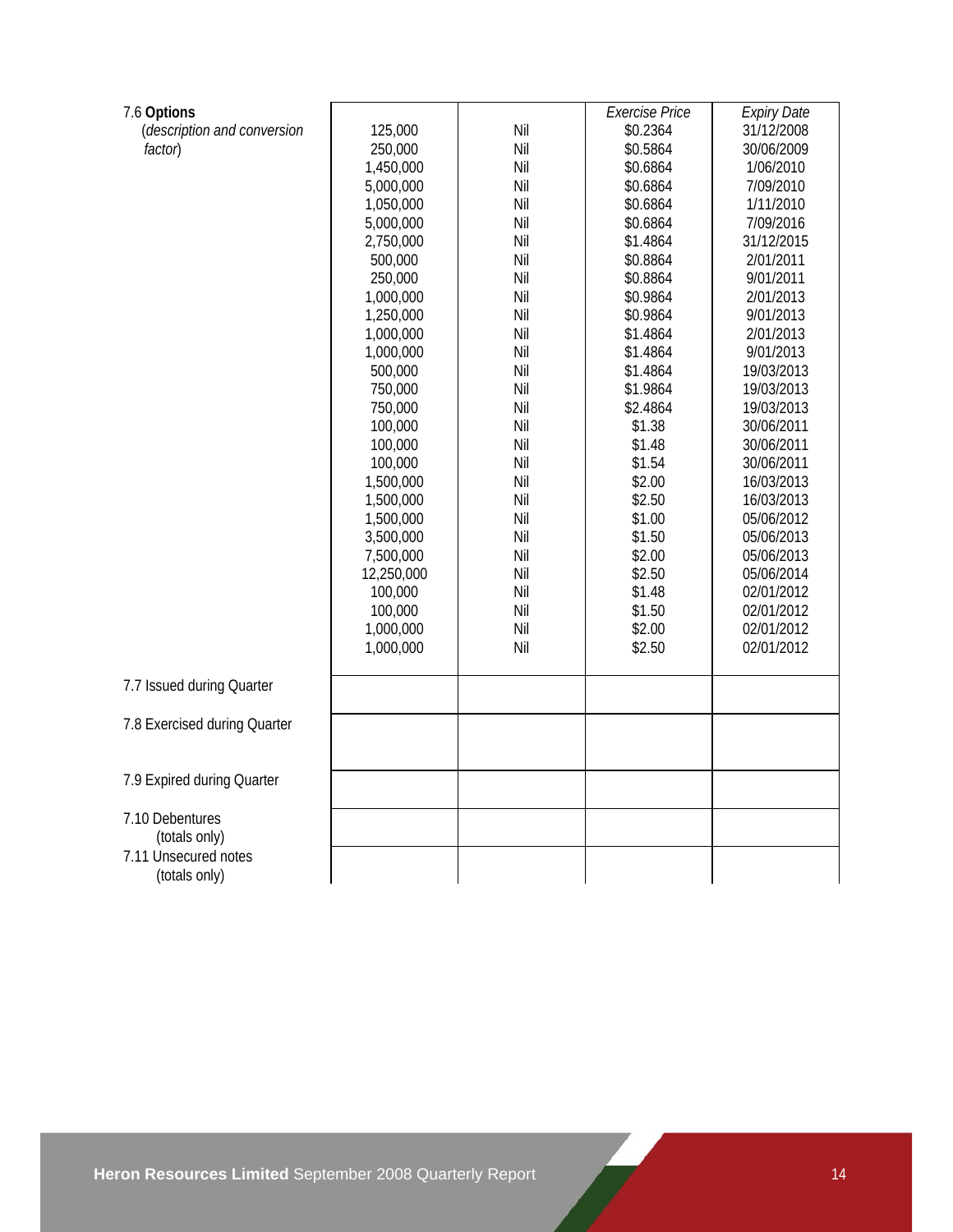### **Compliance 2.2 Details of outlays made by other entities to establish or increase their share in projects in which the reporting entity has an interest.**

- 1. Vale Inco a subsidiary of Vale may earn a 60% interest in the Kalgoorlie Nickel Project tenements through completing a Feasibility Study and procuring finance to build a nickel laterite mining and processing operation.
- 2. Bronzewing Gold NL (Bronzewing) may earn a 70% interest in precious metals from Heron's King of Creation Project through expending \$250,000 within four years. This agreement has been assigned to A1 Minerals Limited.
- 3. Jackson Gold Limited (Jackson) may earn a 70% interest in gold and silver minerals through expending \$300,000 within four years. Once Jackson earns its equity, Heron may at its sole discretion contribute on a pro-rata basis, or convert to a 20% free-carried equity to the completion of a Bankable Feasibility Study that recommends commencement of mining, or convert to a 2.5% royalty for recovered metal.
- 4. Epsilon Energy Limited may earn an initial 51% interest in Mineral Sands Rights for tenements in the Balladonia area through expenditure of \$150,000 including a minimum of 2,500 metres of drilling in the first year. Thereafter, Heron has the right to contribute or Epsilon can earn up to a 70% interest in the Mineral Sands Rights by expending a further \$250,000 in the following year.

### **6.1 Interests in Mining Tenements transferred, relinquished, reduced or lapsed. (includes tenements that have lapsed and/or expired that may have subsequent Heron tenement in place)**

| <b>Tenement</b> | Nature of Interest       | % Begin Quarter | % End Quarter    |
|-----------------|--------------------------|-----------------|------------------|
| E15/00718       | Registered Holder        | 100             | $\mathbf 0$      |
| E24/00111       | Registered Holder        | 100             | $\boldsymbol{0}$ |
| E28/00927       | Registered Holder        | 100             | 0                |
| E28/01309       | Registered Holder        | 100             | 0                |
| E28/01840       | Registered Holder        | 100             | 0                |
| E31/00785       | Registered Holder        | 100             | $\theta$         |
| E36/00554       | Registered Holder        | 100             | $\boldsymbol{0}$ |
| E38/02099       | Registered Holder        | 100             | $\mathbf 0$      |
| E39/01254       | Registered Holder        | 100             | $\mathbf 0$      |
| E39/01255       | Registered Holder        | 100             | $\boldsymbol{0}$ |
| E39/01256       | <b>Registered Holder</b> | 100             | $\boldsymbol{0}$ |
| E77/01353       | Registered Holder        | 100             | 0                |
| E80/03592       | <b>Registered Holder</b> | 100             | $\boldsymbol{0}$ |
| M16/00513       | Registered Holder        | 100             | $\theta$         |
| M16/00514       | Registered Holder        | 100             | $\boldsymbol{0}$ |
| M16/00515       | Registered Holder        | 100             | 0                |
| M24/00780       | Registered Holder        | 100             | $\mathbf 0$      |
| M24/00783       | <b>Registered Holder</b> | 100             | $\mathbf 0$      |
| M25/00263       | Registered Holder        | 100             | $\boldsymbol{0}$ |
| M26/00820       | Registered Holder        | 100             | $\boldsymbol{0}$ |
| M26/00821       | Registered Holder        | 100             | 0                |
| M26/00822       | <b>Registered Holder</b> | 100             | 0                |
| M26/00823       | Registered Holder        | 100             | $\overline{0}$   |
| M27/00371       | Registered Holder        | 100             | $\boldsymbol{0}$ |
| M27/00372       | Registered Holder        | 100             | $\boldsymbol{0}$ |
| M27/00383       | Registered Holder        | 100             | $\mathbf 0$      |
| M27/00386       | Registered Holder        | 100             | $\boldsymbol{0}$ |
| M27/00432       | Registered Holder        | 100             | $\boldsymbol{0}$ |
| M29/00171       | Registered Holder        | 100             | 0                |
| M29/00173       | Registered Holder        | 100             | 0                |
| M29/00209       | Registered Holder        | 100             | 0                |
| M29/00226       | Registered Holder        | 100             | $\mathbf 0$      |
| M29/00227       | Registered Holder        | 100             | $\boldsymbol{0}$ |
| M29/00323       | <b>Registered Holder</b> | 100             | $\boldsymbol{0}$ |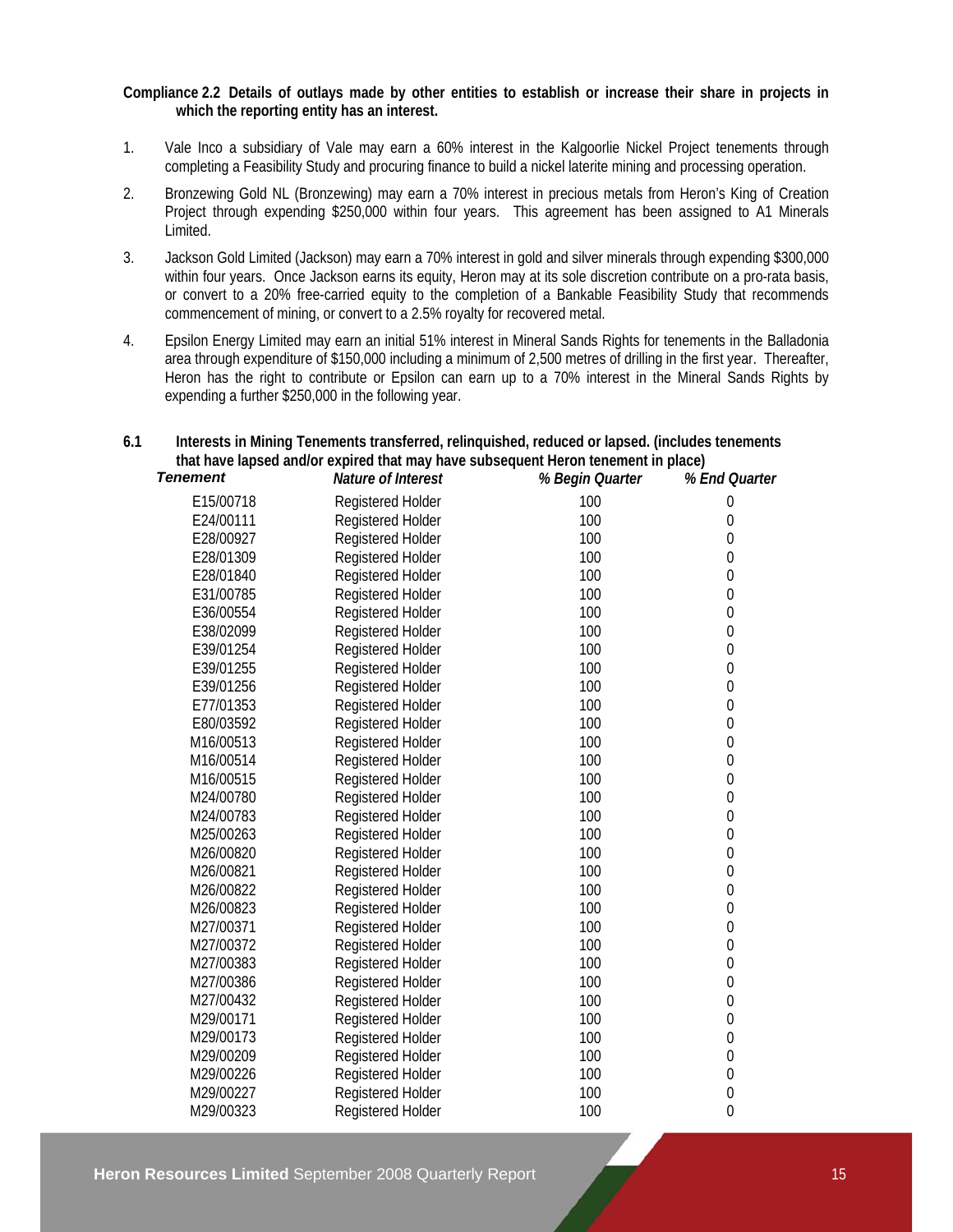| <b>Tenement</b> | Nature of Interest       | % Begin Quarter | % End Quarter    |
|-----------------|--------------------------|-----------------|------------------|
| M29/00337       | Registered Holder        | 100             | $\boldsymbol{0}$ |
| M29/00395       | Registered Holder        | 100             | 0                |
| M29/00396       | Registered Holder        | 100             | $\overline{0}$   |
| M31/00141       | Registered Holder        | 100             | $\overline{0}$   |
| M31/00281       | Registered Holder        | 100             | $\mathbf 0$      |
| M31/00310       | Registered Holder        | 100             | $\mathbf 0$      |
| M37/00728       | Registered Holder        | 100             | $\mathbf 0$      |
| M37/00730       | Registered Holder        | 100             | $\mathbf 0$      |
| P15/03767       | Registered Holder        | 100             | $\boldsymbol{0}$ |
| P15/03873       | Registered Holder        | 100             | $\mathbf 0$      |
| P16/02249       | Registered Holder        | 100             | $\mathbf 0$      |
| P16/02250       | <b>Registered Holder</b> | 100             | $\mathbf 0$      |
| P26/03114       | Registered Holder        | 100             | $\overline{0}$   |
| P28/01001       | Registered Holder        | 100             | $\mathbf 0$      |
| P28/01152       | Registered Holder        | 100             | $\mathbf 0$      |
| P29/01362       | Registered Holder        | 100             | $\boldsymbol{0}$ |
| P29/01363       | Registered Holder        | 100             | $\mathbf 0$      |
| P29/01364       | Registered Holder        | 100             | $\overline{0}$   |
| P29/01365       | <b>Registered Holder</b> | 100             | $\mathbf 0$      |
| P29/01366       | Registered Holder        | 100             | $\mathbf 0$      |
| P29/01367       | Registered Holder        | 100             | $\mathbf 0$      |
| P29/01368       | Registered Holder        | 100             | $\mathbf 0$      |
| P29/01369       | Registered Holder        | 100             | $\mathbf{0}$     |
| P29/01681       | Registered Holder        | 100             | $\mathbf 0$      |
| P29/01682       | Registered Holder        | 100             | $\mathbf 0$      |
| P29/01850       | Registered Holder        | 100             | $\mathbf 0$      |
| P29/01851       | Registered Holder        | 100             | $\mathbf 0$      |
| P29/01852       | Registered Holder        | 100             | $\mathbf 0$      |
| P29/01853       | Registered Holder        | 100             | $\boldsymbol{0}$ |
| P29/01964       | <b>Registered Holder</b> | 100             | $\overline{0}$   |

## **6.2 Interests in Mining Tenements acquired or increased**

| Tenement  | Nature of Interest          | % Begin Quarter | % End Quarter |
|-----------|-----------------------------|-----------------|---------------|
| E15/01112 | <b>Registered Applicant</b> |                 | 100           |
| E16/00366 | Registered Applicant        | 0               | 100           |
| E28/01885 | <b>Registered Applicant</b> | 0               | 100           |
| E28/01886 | <b>Registered Applicant</b> | 0               | 100           |
| E28/01889 | <b>Registered Applicant</b> | 0               | 100           |
| E28/01890 | <b>Registered Applicant</b> | 0               | 100           |
| E29/00710 | Registered Applicant        | 0               | 100           |
| E30/00369 | <b>Registered Applicant</b> | 0               | 100           |
| E31/00844 | Registered Applicant        | 0               | 100           |
| E39/01398 | Registered Applicant        | 0               | 100           |
| E39/01399 | <b>Registered Applicant</b> | 0               | 100           |
| E39/01400 | <b>Registered Applicant</b> | 0               | 100           |
| E47/01983 | <b>Registered Applicant</b> | 0               | 100           |
| E47/02010 | <b>Registered Applicant</b> | 0               | 100           |
| E51/01286 | <b>Registered Applicant</b> | 0               | 100           |
| E57/00772 | <b>Registered Applicant</b> | 0               | 100           |
| E63/01258 | <b>Registered Applicant</b> | 0               | 100           |
| E74/00424 | Registered Applicant        | 0               | 100           |
| E77/01610 | <b>Registered Applicant</b> | 0               | 100           |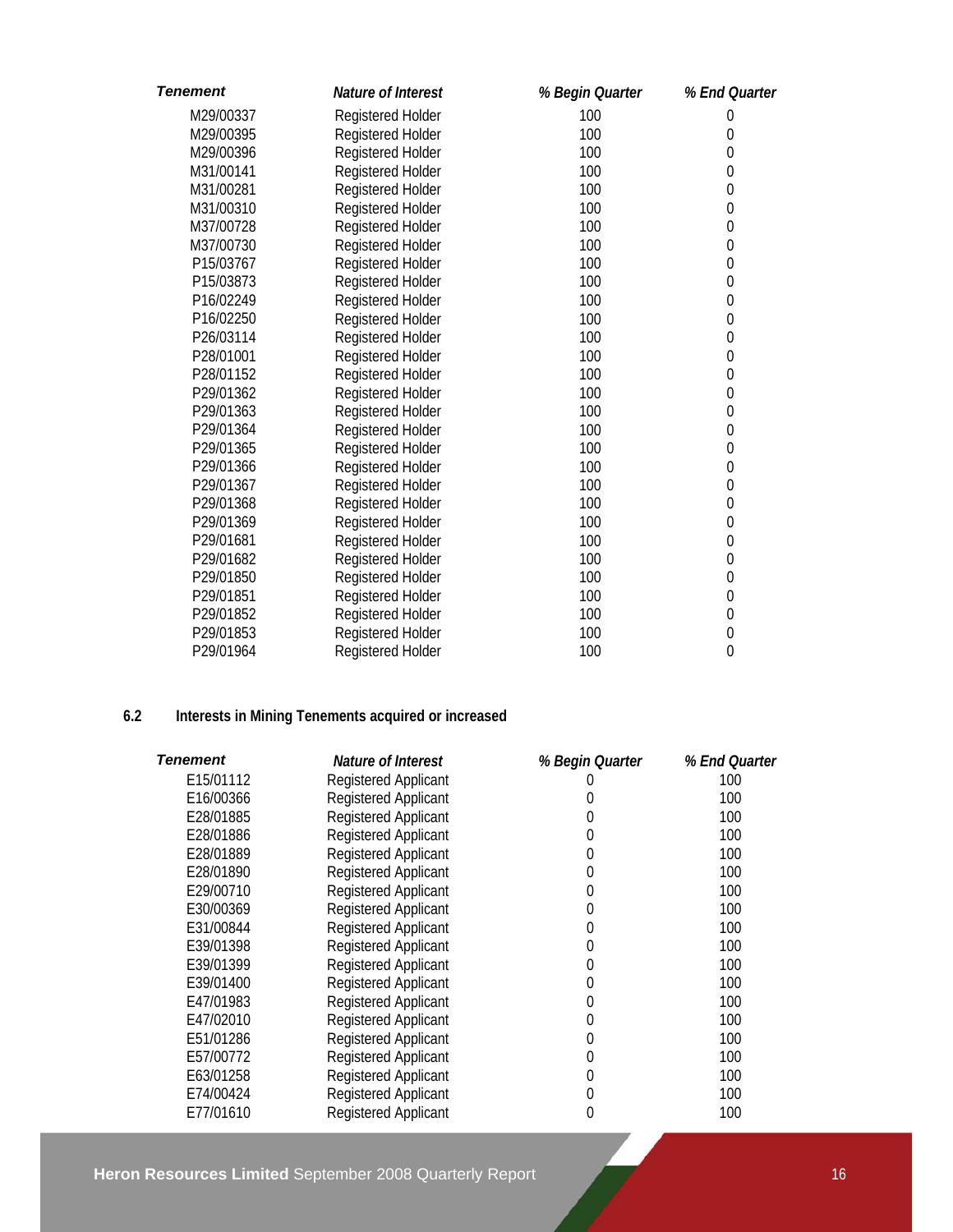| E77/01614 | Registered Applicant        | $\mathbf 0$      | 100 |
|-----------|-----------------------------|------------------|-----|
| E77/01615 | <b>Registered Applicant</b> | $\mathbf{0}$     | 100 |
| E77/01616 | Registered Applicant        | $\boldsymbol{0}$ | 100 |
| E77/01617 | Registered Applicant        | $\mathbf 0$      | 100 |
| P15/05283 | Registered Applicant        | $\mathbf 0$      | 100 |
| P15/05284 | Registered Applicant        | $\mathbf 0$      | 100 |
| P15/05285 | Registered Applicant        | $\mathbf 0$      | 100 |
| P15/05286 | <b>Registered Applicant</b> | $\mathbf 0$      | 100 |
| P15/05306 | Registered Applicant        | $\boldsymbol{0}$ | 100 |
| P15/05307 | Registered Applicant        | $\mathbf 0$      | 100 |
| P15/05308 | Registered Applicant        | $\mathbf 0$      | 100 |
| P24/04395 | Registered Applicant        | $\mathbf 0$      | 100 |
| P24/04396 | Registered Applicant        | $\mathbf 0$      | 100 |
| P24/04397 | <b>Registered Applicant</b> | $\mathbf 0$      | 100 |
| P24/04398 | Registered Applicant        | $\mathbf 0$      | 100 |
| P24/04399 | <b>Registered Applicant</b> | $\boldsymbol{0}$ | 100 |
| P24/04400 | Registered Applicant        | $\boldsymbol{0}$ | 100 |
| P24/04401 | Registered Applicant        | $\mathbf 0$      | 100 |
| P24/04402 | Registered Applicant        | $\mathbf 0$      | 100 |
| P24/04403 | <b>Registered Applicant</b> | $\mathbf 0$      | 100 |
| P24/04404 | <b>Registered Applicant</b> | $\mathbf 0$      | 100 |
| P24/04405 | <b>Registered Applicant</b> | $\boldsymbol{0}$ | 100 |
| P25/02050 | Registered Applicant        | $\boldsymbol{0}$ | 100 |
| P26/03687 | Registered Applicant        | $\mathbf 0$      | 100 |
| P26/03688 | Registered Applicant        | $\mathbf 0$      | 100 |
| P27/01966 | Registered Applicant        | $\mathbf 0$      | 100 |
| P27/01967 | Registered Applicant        | $\mathbf 0$      | 100 |
| P27/01968 | <b>Registered Applicant</b> | $\mathbf 0$      | 100 |
| P27/01969 | Registered Applicant        | $\boldsymbol{0}$ | 100 |
| P27/01970 | Registered Applicant        | $\pmb{0}$        | 100 |
| P27/01971 | <b>Registered Applicant</b> | $\mathbf 0$      | 100 |
| P27/01972 | Registered Applicant        | $\overline{0}$   | 100 |